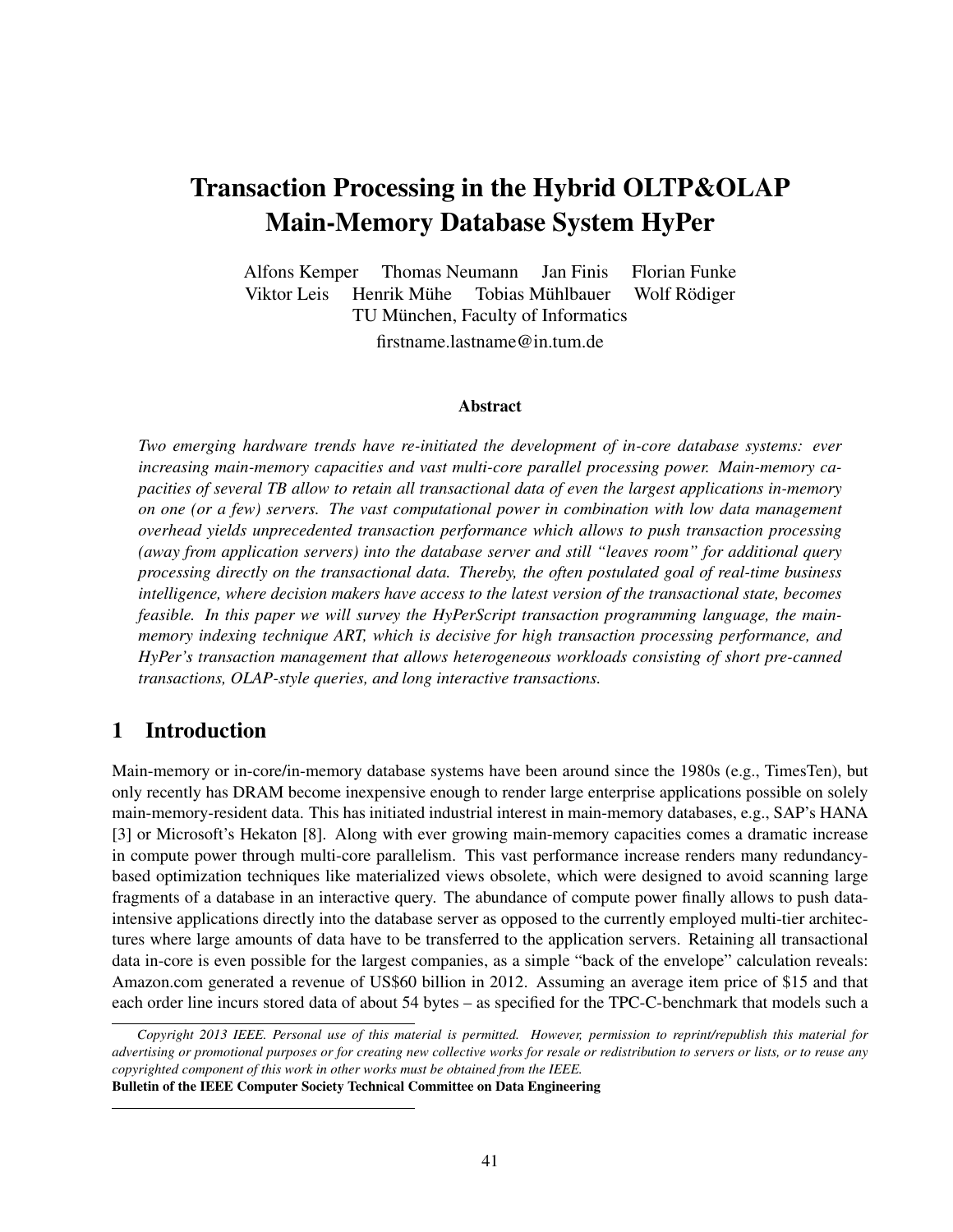retailer – we derive a total data volume of less than 1/4 TB per year for the order lines, which is the dominating repository in such a sales application. This estimate neither includes other data (customer and product data) which increases the volume nor the possibility to compress the data to decrease the volume. Nevertheless it is safe to assume that the yearly transactional sales data can be fit into the main memory of a large scale server with a few TB capacity. To unleash the immense computing power of such a multi-core server, a radical reengineering of database technology is required in several areas: low-overhead data representation, compiled instead of interpreted code, high-performance indexing and low-cost transaction synchronization are addressed here. Such a low-overhead database on a multi-core server would not even be saturated by the transaction (Tx) processing as a simple calculation reveals: On average, Amazon.com has only 127 sales Tx per second (in peak times they report a few thousand), while a main-memory database system like HyPer achieves around 100,000 Tx per second in the TPC-C benchmark. Thus, besides the mission critical transaction processing there is room for additional OLAP-style query processing – if they don't interfere with each other. HyPer allows this via a highly efficient virtual memory snapshotting mechanism. These virtual memory snapshots are created frequently and shield the complex OLAP query processing entirely from the mission-critical OLTP processing without any kind of (software) concurrency control. These snapshots are also leveraged for tentative execution of long transactions whose effect are then, after validation, applied to the main database as a short install transaction.

### 2 Transaction Scripting and Compilation

Transactions are implemented in HyPerScript, a SQL-based programming language. The SQL query language used for OLAP-style queries thereby is a subset of HyPerScript. For illustration purposes, we show the *complete* implementation of the well-known *newOrder* transaction of the TPC-C benchmark [14].

```
create procedure newOrder (w_id integer not null, d_id integer not null, c_id integer not null,
      table positions(line_number integer not null, supware integer not null,
                     itemid integer not null, qty integer not null),
     datetime timestamp not null) // note the TABLE-valued parameter above
  select w_tax from warehouse w where w.w_id=w_id; // w_tax value used later
   select c_discount from customer c // c_discount used in orderline insert
      where c_w_id=w_id and c_d_id=d_id and c.c_id=c_id;
   select d_next_o_id as o_id, d_tax from district d // get the next o_id
      where d_w_id=w_id and d.d_id=d_id;
   update district set d_next_o_id=o_id+1 // increment the next o_id
      where d w id=w id and district.d id=d id;
   select count (*) as cnt from positions; // how many items are ordered
   select case when count (*)=0 then 1 else 0 end as all local
      from positions where supware<>w_id;
   insert into "order" values (o_id,d_id,w_id,c_id,datetime,0,cnt,all_local);
   insert into neworder values (o_id,d_id,w_id); // insert reference to order
   update stock
   set s_quantity=case when s_quantity>qty then s_quantity-qty else s_quantity+91-qty end,
      s_remote_cnt=s_remote_cnt+case when supware<>w_id then 1 else 0 end,
      s_order_cnt=s_order_cnt+case when supware=w_id then 1 else 0 end
   from positions where s_w_id=supware and s_i_id=itemid;
   insert into orderline // insert all the order positions
      select o_id,d_id,w_id,line_number,itemid,supware,null,qty,
             qty*i_price*(1.0+w_tax+d_tax)*(1.0-c_discount),
            case d_id when 1 then s_dist_01 when 2 then s_dist_02 when 3 then s_dist_03
                      when 4 ... when 9 then s_dist_09 when 10 then s_dist_10 end
      from positions, item, stock
      where itemid=i_id and s_w_id=supware and s_i_id=itemid
   returning count (*) as inserted; // how many were inserted?
   if (inserted<cnt) rollback; // not all ==> invalid item ==> abort
};
```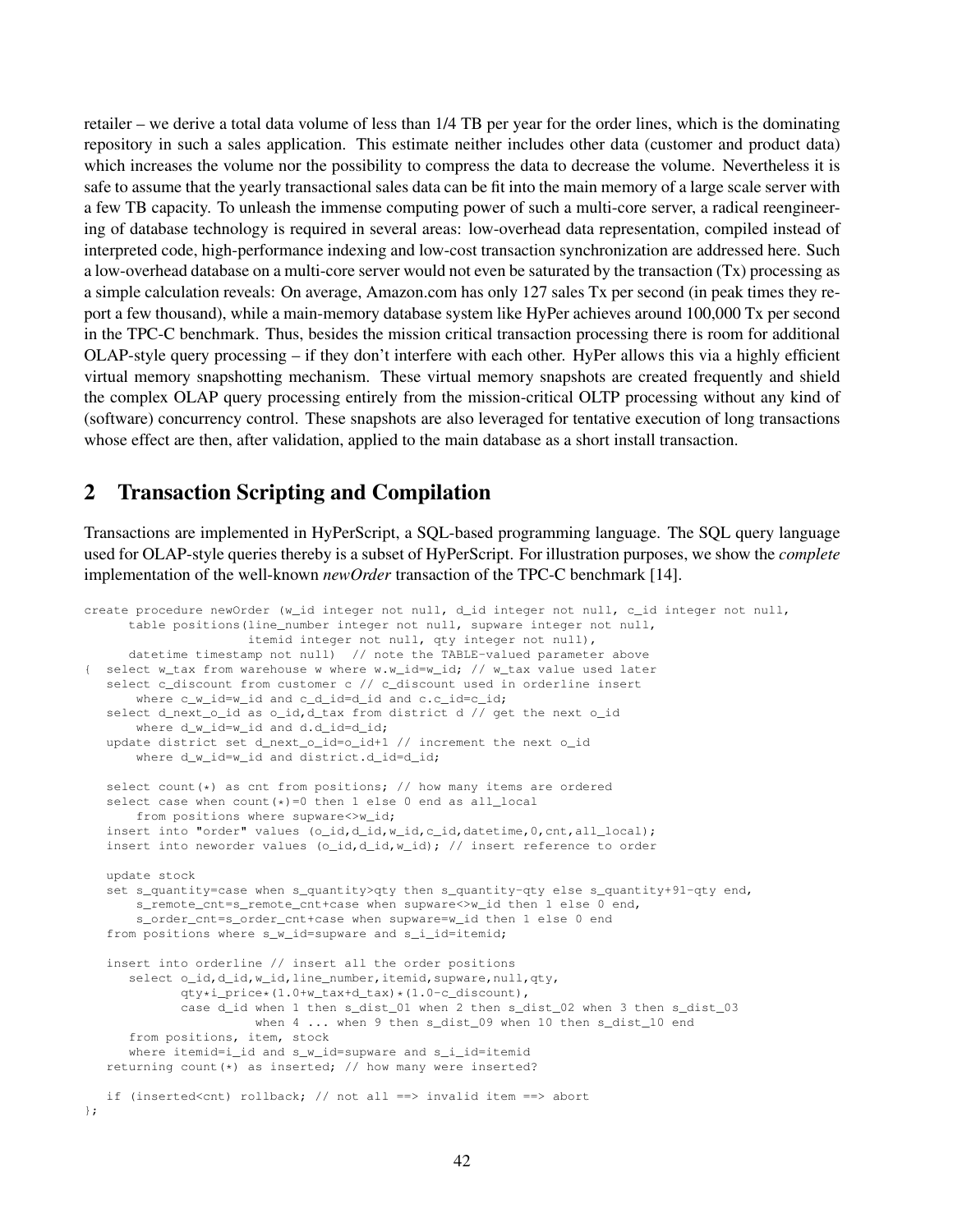

Figure 1: Compiling SQL queries into LLVM Code

The declarative HyPerScript language exhibits the following uncommon constructs that are present in the above script:

- Table parameter. Frequently, a stored procedure is invoked for an entire collection of tuples, each consisting of several attribute values. Flattening the collection would result in a large number of parameters; a more elegant solution is provided by HyPerScript's table parameter that allows to pass an entire table – as demonstrated by the *positions* table in the *newOrder* script.
- Reusing query results. In HyPerScript a query result can be reused in subsequent statements by referring to a prior assigned variable. For example, the first query of our *newOrder* script determines the tax rate *w tax* of the particular warehouse. This *w tax* value is later used in the insert statement that populates the *orderline* table with the item's price including the applicable tax.

Using such a declarative scripting language has a number of advantages: (1) the declarative nature allows for much more elegant and succinct code than in imperative languages – cf. the complete *newOrder* script; (2) the SQL statements can be optimized and executed like regular queries in the same query engine; (3) declarative Hy-PerScripts are much more amenable for security analysis than imperative programs. Thus, using the declarative HyPerScript language allows us to safely run compiled transactions within the database server process without any costly inter-procedural communication and context switching.

Stored procedures as well as regular (stand-alone) SQL queries are compiled into LLVM code [13]. LLVM constitutes a machine independent assembly language that is then further compiled and optimized for the particular server machine. The left-hand side of Fig. 1 shows a logical algebra plan for a three-way join including some selections and an (early) aggregation. Instead of the recently propagated vector-wise processing technique [2], HyPer's query engine relies on a data-centric execution model that exploits pipelining as much as possible. For this purpose, the query evaluation plan (QEP) is segmented into pipelines that end at pipeline breakers. As shown in the middle of Fig. 1, our example query has four such pipelines: the leftmost pipeline ends at the hash-table build of the upper join; *R*2-tuples are scanned and selected up to the (hash) *groupify*. From there on, they are forwarded to the hash-table build of the lower join. Finally,  $R_3$ -tuples are propelled "in one go" via the first join all the way up to the upper join and produce output tuples by probing the hash-join table.

Thus, once a data object is accessed it is processed as much as possible. This way the query processing achieves maximal data locality as an object is transferred to a machine register as few times as possible.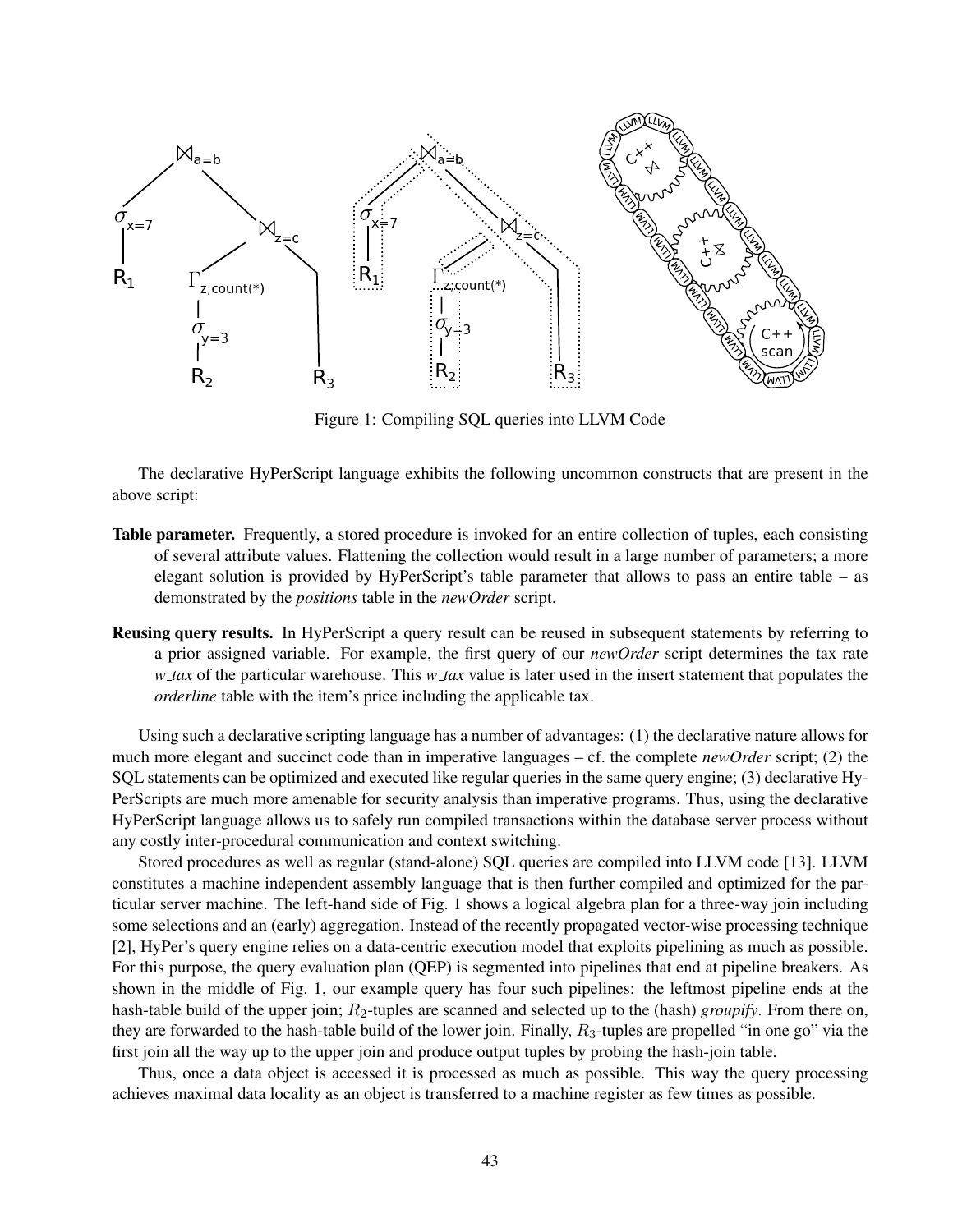

Figure 2: The Adaptive Radix Tree ART: (left) general idea of different sized nodes, (right) a sample path for the key 218237439 traversing all four node types

The right-hand side of Fig. 1 illustrates the translation of queries into corresponding LLVM/C++ code. The typical algorithms of a query engine, such as scans, hash-join table building and probing, grouping and aggregation, are pre-implemented in the high-level programming language C++. These C++ building blocks are "glued together" by generated LLVM – as (metaphorically) sketched for the rightmost pipeline of the example QEP. The generated LLVM code (the chain) makes the C++ query operators (the cog wheels) work together in evaluating an entire pipeline.

#### 3 ARTful Indexing in Main-Memory Databases

The efficiency of transaction processing largely depends on which index structures are used, as exemplified by the first three *select*-statements of the *newOrder* implementation. In main-memory, dictionary-like data structures supporting insert, update, and delete are often implemented as hash tables or comparison-based trees (e.g. self-balancing binary trees or B-trees). Hashing is usually much faster than a tree as it offers constant lookup time in contrast to the logarithmic behavior of comparison-based trees. The advantage of trees is that the data is stored in sorted order, which enables additional operations like range scan, minimum, maximum, and prefix lookup.

The radix tree, also known as trie, prefix tree, or digital search tree, is another dictionary-like data structure. In contrast to comparison-based structures, which compare opaque key values using a comparison function, radix trees directly use the binary representation of the key. Although radix trees are often introduced as a data structure for storing character strings (cf., left hand side of Fig. 2), they can be used to store any data type by considering values as strings of bits or bytes.

The complexity of radix trees for insert, lookup, and delete is  $O(k)$  where k is the length of the key. The access time is *independent* of the number of elements stored. Besides the length of the key, the height of a radix tree depends on the number of children each node has. For example, a radix tree with a fanout of 256 that stores 32 bit integers has a height of 4.

So far radix trees suffered from space underutilization problems as typically an array of 256 pointers was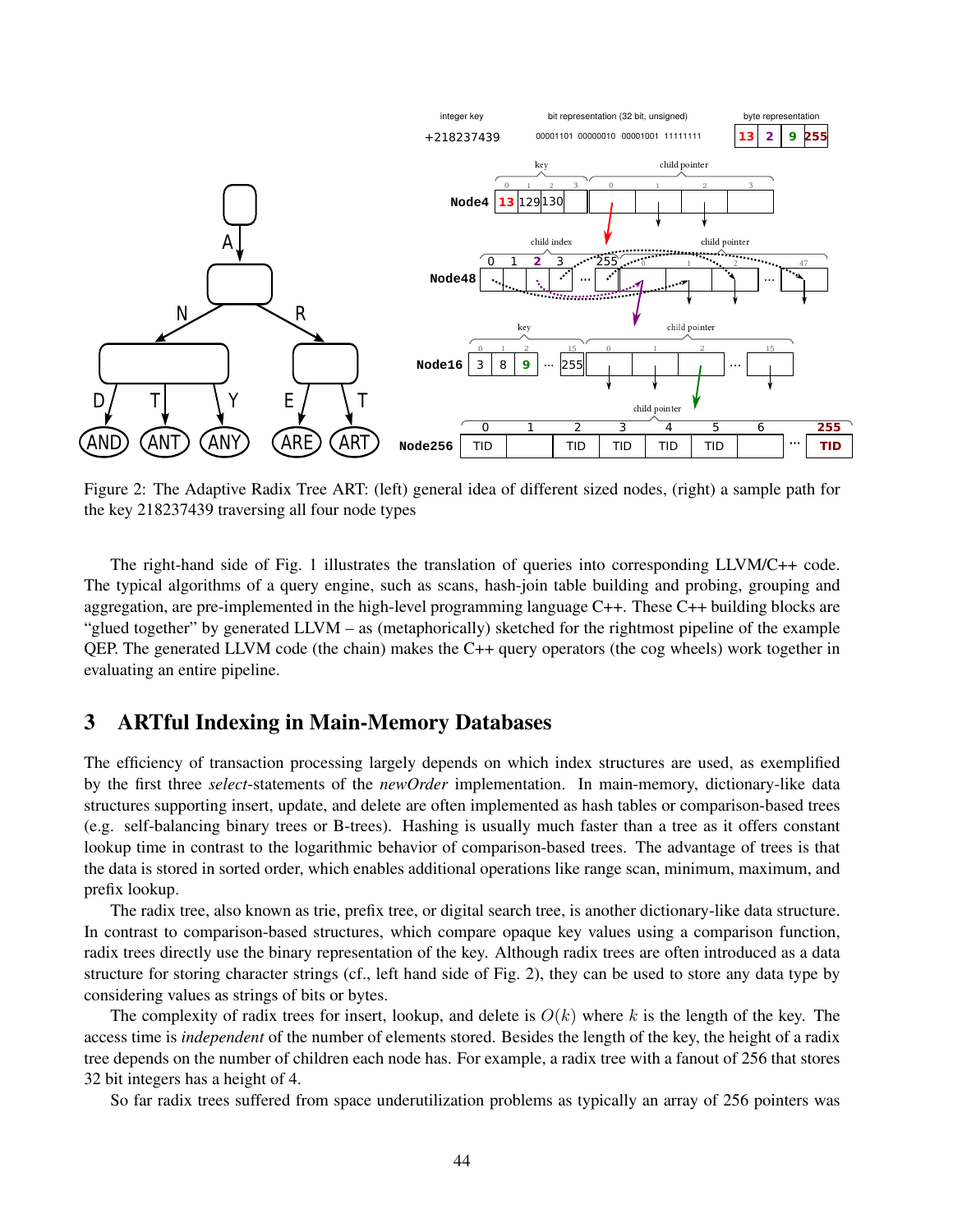

Figure 3: Virtual Memory Snapshots: (left) to separate OLTP & OLAP; (right) OLAP queries and long Tx are delegated to the snapshot (A), short transactions are executed on the main (B), long Tx are optimistically executed on the snapshot (C) and re-executed after validation as an apply transaction (E) on the main

allocated for each node – even though some nodes might have a very low fan-out compared to others. Therefore, we developed the Adaptive Radix Tree (ART), which uses four different node types that can handle up to (i) 4, (ii) 16, (iii) 48, and (iv) 256 entries. Thereby, a good space utilization of ART-trees is guaranteed while still being able to achieve a maximum height of *k* for *k*-byte keys. That is, 32 bit integers are indexed with a tree of height 4, 64 bit integers require height 8. These adaptive nodes are exemplified by the sample path for the 32-bit key 218237439 consisting of the the 4 byte-chunks 13&2&9&255 on the right-hand side of Fig. 2. This path starts at the root, which happens to be of type *Node4*, and then covers the three other node types. The structural representation of these node types varies, as illustrated in the figure. In designing the node structure the trade-off between space utilization and intra-node search performance was taken into account.

Besides adaptive nodes, we employ two well-known techniques that reduce both the tree height and the space consumption. First, we build the tree lazily, i.e., any path that leads to a single leaf is truncated. As a consequence, the leaf is stored higher up in the tree. Only when another key with a shared prefix is inserted, an additional inner node is created as a "goalpost" between the two leaves. The second technique, path compression, removes each common path (e.g., "http://" when indexing URLs) and instead stores the path as an additional prefix of the following inner node. This avoids cache-inefficient chains of one-way nodes. When indexing long keys, lazy expansion and path compression are very effective in reducing the tree height. Additionally, the two optimizations allow to bound the worst-case space consumption per key/value pair to 52 bytes – even for arbitrarily long keys [9].

#### 4 Isolation of Long Running Transactions

Originally, HyPer focussed on the execution of short, pre-canned transactions *and* OLAP-style, read-only queries which are executed on a snapshot of the data that is generated using the UNIX *fork*-mechanism [7, 10]. The snapshot is kept consistent by the memory management unit (MMU) via the copy-on-write procedure that will (automatically) detect shared pages and copy them prior to any update, as illustrated on the left of Fig. 3.

In this architecture the OLTP process "owns" the database and periodically (e.g., in the order of seconds or minutes) forks an OLAP process. This OLAP process constitutes a fresh transaction-consistent snapshot of the database. Thereby, the OLAP processing is completely separated from the OLTP processing without any (software) concurrency control mechanism. Whenever an object (such as *a* in the figure) on a shared page is modified, the MMU automatically creates a page copy via the copy-on-write mechanism.

The OLTP transactions are executed serially on (partitions of) the transactional database state – as pioneered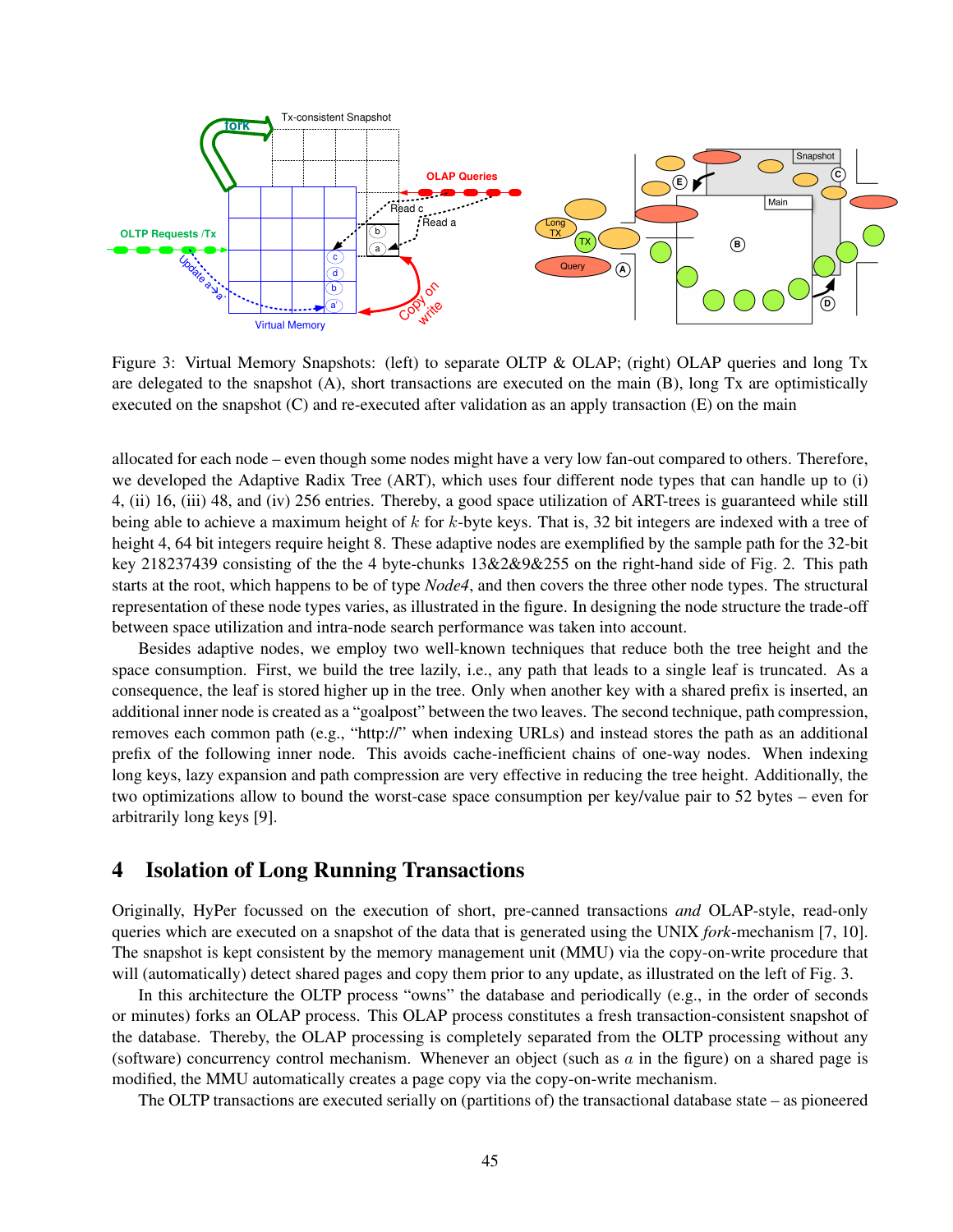by H-Store/VoltDB [6, 15]. Even though this yields unprecedented performance, serial execution is restricted to short and pre-canned transactions.

This makes main-memory database systems using serial execution unsuitable for "ill-natured" transactions like long-running OLAP-style queries or transactions querying external data – even if they occur rarely in the workload. In our approach [11], which we refer to as *tentative execution*, the coexistence of short and longrunning transactions in main-memory database systems does not require recommissioning traditional concurrency control techniques like two phase locking. Instead, the key idea is to tentatively execute long-running transactions on a transaction-consistent database snapshot, that exists for OLAP queries anyway. Thereby, a long transaction is converted into a short "apply transaction" which is then, after validation, re-executed on the main database, as illustrated on the right of Fig. 3.

Different mechanisms can be used to separate the workload into short and long transactions. A simple approach is limiting the runtime or number of tuples each transaction is allowed to use before it has to finish. When a transaction exceeds this allotment – which can vary depending on the transaction's complexity or the number of partitions it accesses – it is rolled back using the undo log and re-executed using tentative execution.

Our approach is optimistic in that it queues and then executes transactions on a consistent snapshot of the database. This is advantageous as no concurrency control is required to execute short and apply transactions. Similar to other optimistic execution concepts a validation phase is required which makes some form of monitoring necessary.

During the apply phase, the effects of the transaction as performed on the snapshot are validated on the main database and then applied. This is done by injecting an "apply transaction" into the serial execution queue of the main database. As opposed to the transaction that ran on the snapshot, the apply transaction only needs to validate the work done on the snapshot, not re-execute the original transaction in its entirety or wait for external resources.

Specifically, we distinguish between two cases: When *serializability* is requested, all reads have to be validated. To achieve this, it is checked whether or not the read performed on the snapshot is identical to what would have been read on the main database. Depending on the monitoring granularity, the action performed here ranges from actually performing the read a second time on the main database to comparing version counters between snapshot and main.

When *snapshot isolation* is used, the apply transaction ensures that none of the tuples written on the snapshot have changed in the main database, therefore guaranteeing that the write sets of both the tentative transaction as well as all transactions that have committed on the main database after the snapshot was created are disjoint. This is achieved by either comparing the current tuple values to those saved in the log or by checking that all version counters for written tuples are equal both during the execution on the snapshot and on the main database.

#### 5 Conclusion and Ongoing Work

The high performance of HyPer is due to several design decisions: (1) compiling SQL queries and HyPerScript transactions into LLVM assembler code instead of interpreted execution; (2) the new radix tree indexing which offers performance similar to hash tables while allowing range scans; (3) the virtual memory snapshot mechanism which entirely shields OLTP from OLAP without *any* (software controlled) synchronization; (4) lock-free partition-serial execution of short transactions while (5) long transactions are executed optimistically on the snapshot and then applied to the main database like a short transaction. Currently we are working on parallelizing the query execution [1], compacting the working set of the transactional database [5], supporting versioned hierarchical data [4], bulk data loading, and scaling out to processor clusters [12].